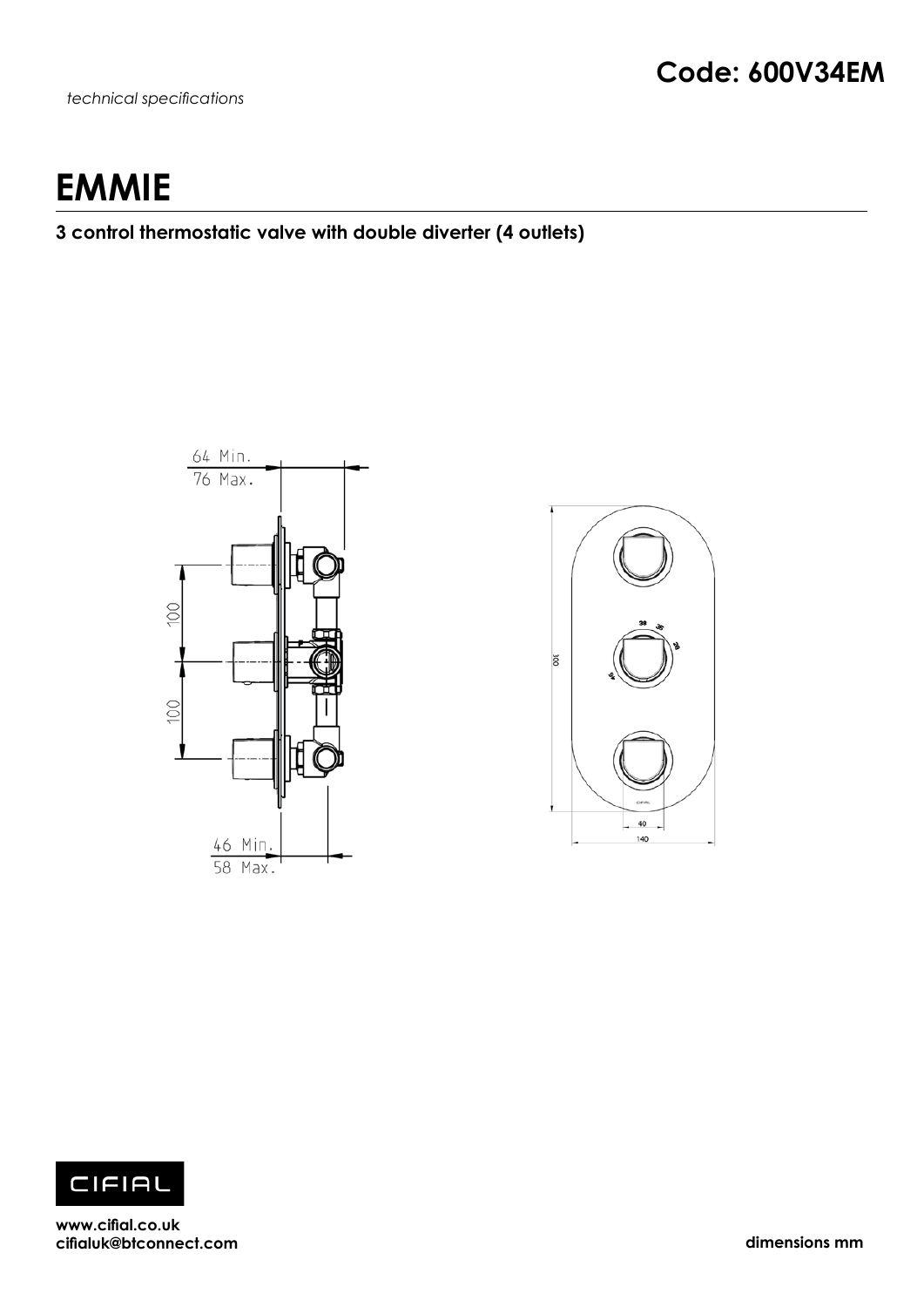# *technical specifications* **Code: 600V34EM**





#### **NOTES:**

1) The red dot on the temperature limit ring must be aligned with the number 38 on the backplate

2) valve rough 3580018 pre-assembled at the factory

Installer: Please leave all leaflets with the building owner to file for future reference